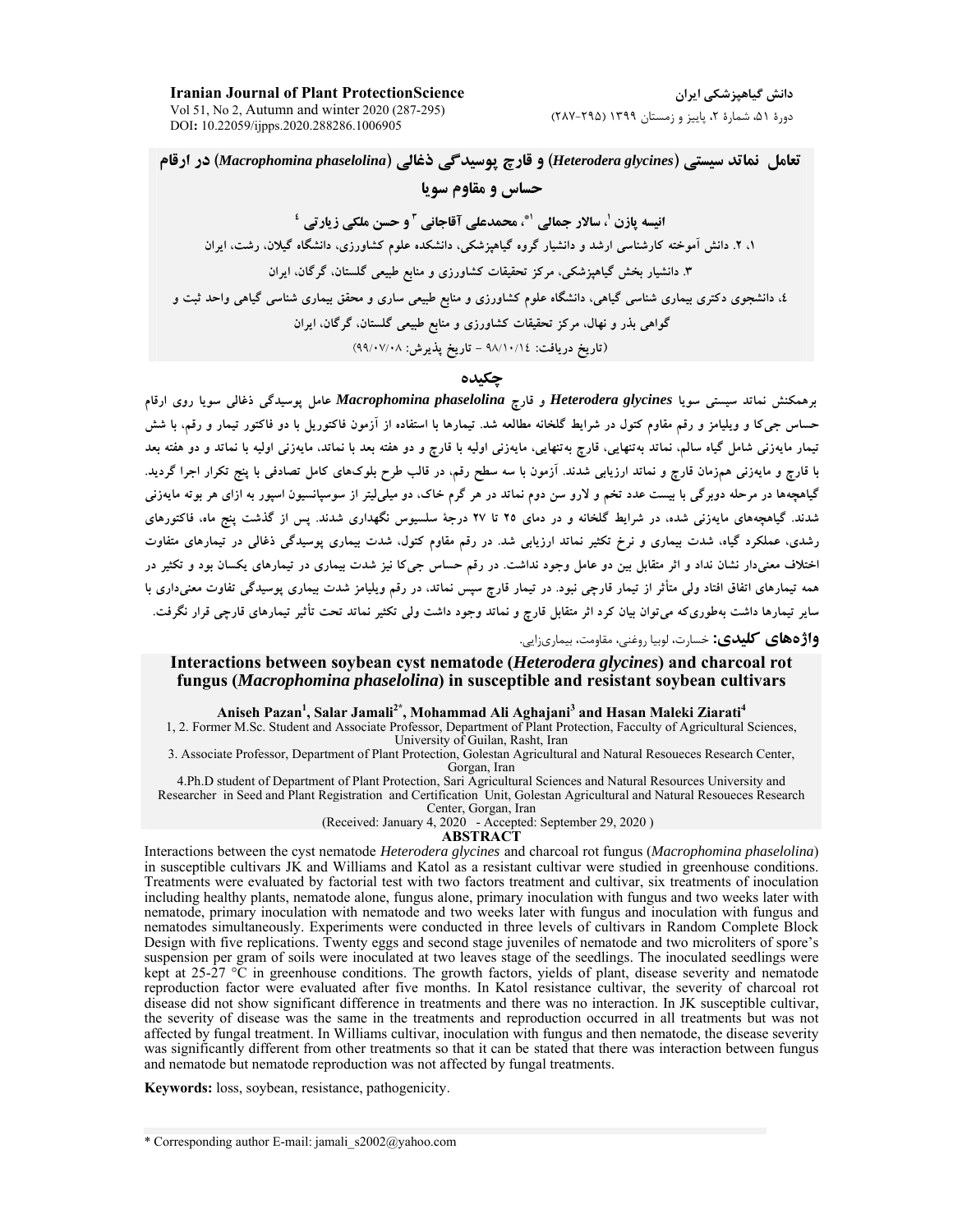1994). جمعيتهاي نماتد سيستي سويا ازنظر ژنتيكي متفاوت بوده و توانايي آنها در توليدمثل روي ارقام سويا متفاوت است. همچنين ميزان توليدمثل جمعيتهاي مختلف نماتد روي يك رقم مشخص سويا متغير است. نماتد سيستي سويا با ايجاد زخم روي ريشه گياه، ميتواند سبب رشد و توسعه ديگر بيمارگرها شود (2016 .,*al et* Tylka(. از بين هفده رقم از رقمهاي متداول موردمطالعه سويا در ايران، رقم كتول (DPX (بهعنوان رقم مقاوم تعيين شده است Tanha Maafi *et al*., 2008; Heydari *et al* l., ) 2012). يكي ديگر از عوامل بيماريزاي خاكزاد كه سالانه خسارت قابلتوجهي به سويا وارد ميسازد، قارچ عامل ،*Macrophomina phaseolina* (Tassi) Goid بيماري پوسيدگي ذغالي است. در شرايط مساعد، اين بيمارگر سبب سوختگي و مرگ گياهچه، پوسيدگي طوقه و ريشه ميگردد (2003 *.*,*al et* Jana(. علايم پوسيدگي ذغالي در گياهان جوان شامل ايجاد لكههاي سياه و نامنظم است كه از پايه لپهها شروع و به سمت ساقهها گسترش يافته و درنهايت موجب مرگ گياه ميشود. سامانة آوندي به دليل توليد ميكرواسكلروت، تيره يا خاكستري گرديده و گياهان بالغ دچار پژمردگي علايم .)Sinclair and Backman, 1989) ميشوند مشخص بيماري شامل لكههاي تيره يا خاكستري كشيده روي برگهاي بالغ، تشكيل اسكلروتها روي ساقه، كاهش توان گياه و درنهايت كاهش عملكرد ميباشند. اين قارچ فوقالعاده تغييرپذير و داراي جدايههايي است كه ازنظر ميكرواسكلروت و وجود يا عدم وجود پيكنيديوم متفاوت هستند ( *.*,*al et* Short 1978). يكي از مباحث مطرح در علم بيماريشناسي گياهي، اثر متقابل بين عوامل بيمارگر در آلودگي توأم گياهان ميزبان است. بررسي برهمكنش بين نماتد سيستي سويا و قارچ .sp .f *solani Fusarium glycines* در شرايط گلخانه نشان داد كه آلودگي به نماتد و قارچ، كاهش مضاعف در رشد سويا را به دنبال داشته است. آلوده شدن ريشههاي گياه به نماتد، تأثيري بر كلونيزاسيون قارچ نداشته و باعث افزايش

علايم برگي نشده بود. همچنين برهمكنش بين دو

#### **مقدمه**

سويا (.Merr) .L (*max Glycine* (گياهي است از تيرة نخود (لگومينوز) و يكي از مهمترين اعضاي اين تيره در دنيا محسوب ميشود. اين محصول به دليل دارا بودن مقادير بالاي پروتيين و روغن در دانه، در بين گياهان زراعي بيرقيب است (2012 .,*al et* Talei(. منشأ كشت سويا كشور چين است اما توليد آن بهسرعت در ايالاتمتحده آمريكا افزايش يافته است بهطوريكه در حال حاضر بزرگترين توليدكننده سويا در جهان به شمار ميآيد. استان گلستان با 67/81 درصد از سطح برداشت سويا در كشور مقام اول و استانهاي اردبيل با 21/41 درصد و مازندران با 10/44درصد، مقامهاي دوم و سوم را به خود اختصاص دادهاند. اين سه استان 99/66 درصد سوياي كشور را توليد ميكنند (2018 .,*al et* Ahmadi(.

نماتد سيستي سويا *glycines Heterodera* Ichinohe يكي از بيمارگرهاي مهم و اقتصادي سويا در سطح جهان محسوب ميشود ( .,*al et* Mccarville 2017). اين نماتد كه تا مدتها بهعنوان آفت قرنطينهاي كشور شناخته ميشد، در سال 1378 براي اولين بار از مزارع سوياي استانهاي گلستان و .(Tanha Maafi *et al.*, 1999) شد گزارش مازندران نماتد سيستي سويا داراي دامنه ميزباني وسيعي بهخصوص در ميان لگومها، توتون و تعدادي از گياهان ديگر است و سويا مهمترين ميزبان اقتصادي آن محسوب ميشود. بوتههاي سوياي آلوده، كوتاه و كم رشد بوده و برگهايشان قبل از موعد زرد شده و ريزش ميكنند. اين گياهان تعداد گل كمتر و مقدار كمي دانه با اندازه كوچك توليد ميكنند. بوتههاي آلودهاي كه در خاك حاصلخيز با رطوبت فراوان رشد ميكنند، ممكن است اوايل فقط كلروز يا زردي جزيي نشان دهند اما در سالهاي بعد، به دليل افزايش جمعيت نماتد در خاك، بهشدت زرد و كوتوله ميشوند *H. glycines* نماتد .)Mccarville *et al*., 2017) بهعنوان يك انگل داخلي ساكن، منجر به اختلال در عملكرد بافتهاي آوندي شده و حساسيت ميزبان به تنش رطوبتي را افزايش ميدهد ( .,*al et* Winkler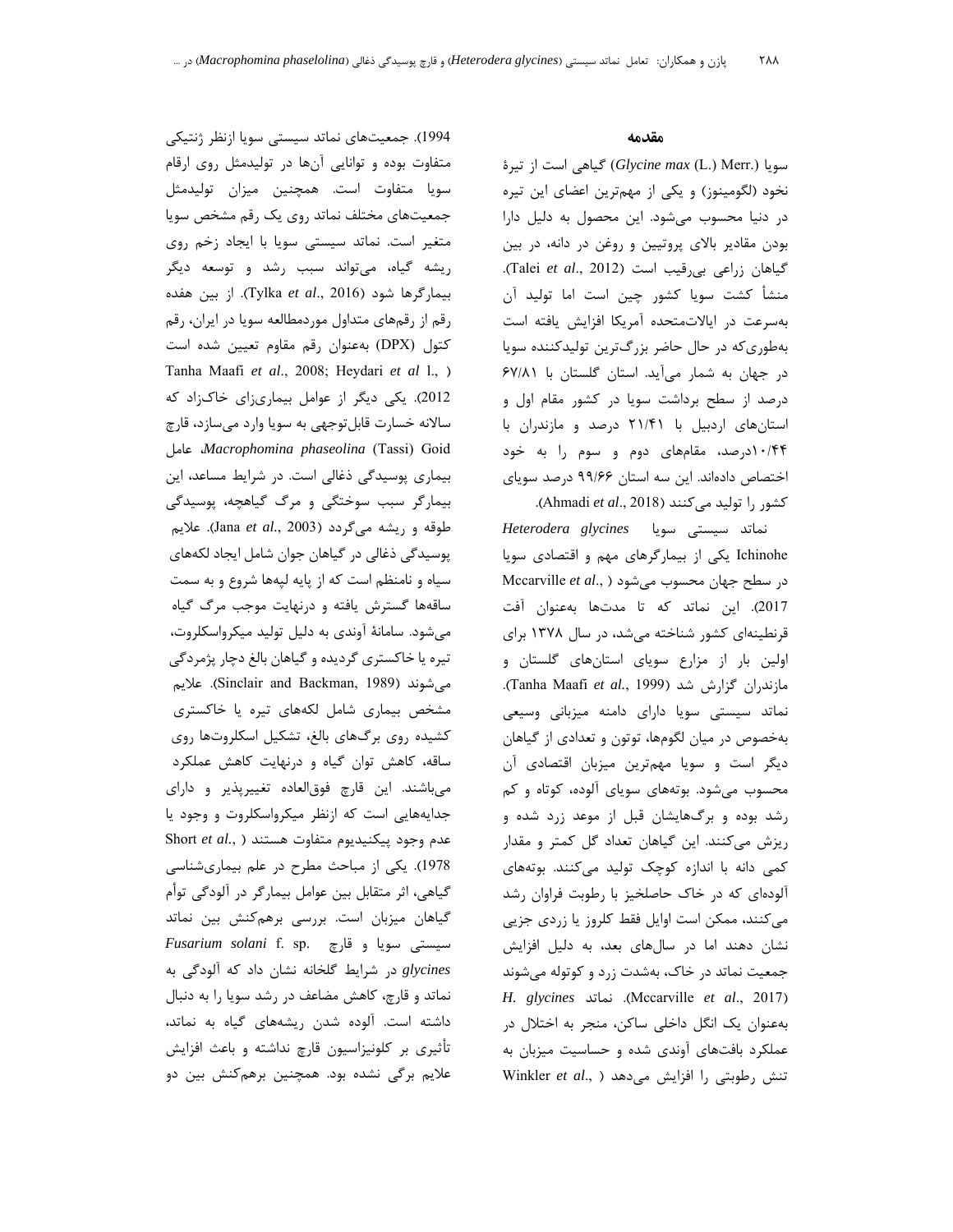نماتد سيستي در منطقه گرگان، از عمق 10 تا 30 سانتيمتري خاك فراريشه و ريشههاي آلوده به نماتد، نمونهبرداري گرديد. قارچ *phaseolina .M* با انجام نمونهبرداري، از بافت ساقههاي آلوده سويا جداسازي شد. پس از ضدعفوني كردن بافت آلوده در هيپوكلريت سديم يك درصد، به مدت دو دقيقه با آب مقطر سترون شستشو و در محيط كشت PDA كشت داده شد. تشتكهاي پتري به مدت چهار روز در شرايط انكوباتور و در دماي 25 درجه سانتيگراد نگهداري گرديدند. خاك مورداستفاده در اين پژوهش، متشكل از خاك بكر، ماسه و كود برگ به نسبت مساوي بود. خاكها در دماي 121 درجه سلسيوس به مدت دو ساعت اتوكلاو گرديد. سه رقم سويا شامل كتول (DPX(، جيكا و ويليامز از بخش اصلاح نهال و بذر مركز تحقيقات كشاورزي استان گلستان تهيه شد. بذرها پس از ضدعفوني سطحي با هيپوكلريت سديم يك درصد، به مدت 10 دقيقه با آب مقطر سترون شستشو داده شدند. جهت كشت سويا، گلدانهاي شفاف پلاستيكي با قطر دهانه 20 سانتيمتر با وزن تقريبي سه كيلوگرم خاك در نظر گرفته شد. بذور كشتشده در دماي -25 27 درجه سلسيوس در شرايط گلخانه نگهداري و در مراحل بعد استفاده شد. بررسي خاكهاي نمونهبرداري شده بر اساس روش (1969) Dunn انجام شد. خاك مزرعهاي با آلودگي زياد براي دستيابي به جمعيت يكسان نماتد، استفاده شد. پس از استخراج سيستها، با استفاده از دستگاه سيست خردكن، شكسته و تعداد تخم و لارو موجود در آن توسط استريوميكروسكوپ شمارش شد. جهت مايهزني نماتد، پس از مرحله دوبرگي شدن، تعداد 20 عدد تخم و لارو نماتد در هر گرم خاك به تيمارها مايهزني شد (1988 .,*al et* Riggs(. بهمنظور مايهزني قارچ، مقدار دو ميليليتر از زادمايه، اطراف هر گياهچه و داخل چاهكهايي به عمق 2 تا 3 سانتيمتر افزوده و با خاك پوشانده شد (1983 .,*al et* Jimenez(. سپس از گلدانهاي موردآزمون، در دماي 25 تا 27 درجه سلسيوس در شرايط گلخانه طي پنج ماه، مراقبت و نگهداري به عمل آمد. سپس گياهان موردآزمون از

بيمارگر ازنظر آماري، در سطح پاييني برآورد شد *H.* برهمكنش مطالعه نتايج .)Gao *et al*., 2006) *glycines* و قارچ ميكوريز *mosseae Glomus*، نشان دادند كه تعامل نماتد و قارچ به ترتيب، 29 و 36 درصد وزن ريشه و اندامهاي هوايي سويا را كاهش داد. تراكم بالاي جمعيت اولية نماتد، كلونيزاسيون ريشه توسط قارچ را كاهش داد. همچنين تراكم جمعيت و توليدمثل نماتد روي ارقام مقاوم، نسبت به ارقام حساس كمتر بود (2001 .,al et Todd(**.** برهمكنش نماتد سيستي سويا و قارچ *phaseolina .M* و ميكوريزا در ايالت كانزاس آمريكا بررسي شد. نتايج نشان دادند كه عملكرد دانه در رقم مقاوم 64 درصد بالاتر از رقم حساس بود (1994 .,*al et* Winkler(. شماري از رگهها يا لاينهاي سويا در شرايط كنترلشده و كشتزار ارزيابي شدند. نتايج آزمونهاي مزرعهاي نشان دادند كه پنج رگه بهطور كامل مقاوم، 14 رگه نسبتاً مقاوم، 22رگه نسبتاً حساس و 22 رگه بهطور كامل حساس بودند. بيشتر موارد داراي مقاومت كامل و نسبي، دو رگهاي ناشي از تلاقي رقم مقاوم كتول (DPX (با Dehghanzadeh et al., ) رقمهاي رايج سويا بودند 2016). تأثير متقابل نماتد سيستي سويا و باكتري همزيست *japonicum Bradyrhizobium* روي رقم حساس و رقم مقاوم، تفاوت معنيداري بين دو رقم ازنظر جمعيت نهايي سيست، تخم و لارو نماتد را *M.* قارچ .)Ghafari *et al*., 2012) داد نشان *phaseolina* و نماتد *glycines .H* هر دو از عوامل خسارتزاي سويا در كشور محسوب ميشوند. حضور توأم آنها در مزارع سويا ميتواند تغييردهندة معادلات توسعه بيماري بهطور همزمان باشد. با توجه به حضور جمعيتهاي اين دو عامل در مزارع و شرايط حاكم بر كشت سويا، مطالعه برهمكنش آنها ضروري است. در پژوهش حاضر، اثر متقابل *glycines .H* و *.M phaseolina* در ارقام حساس و مقاوم سويا بررسي شد.

## **مواد و روشها**

در شهريورماه سال ،1395 از مزرعه سوياي آلوده به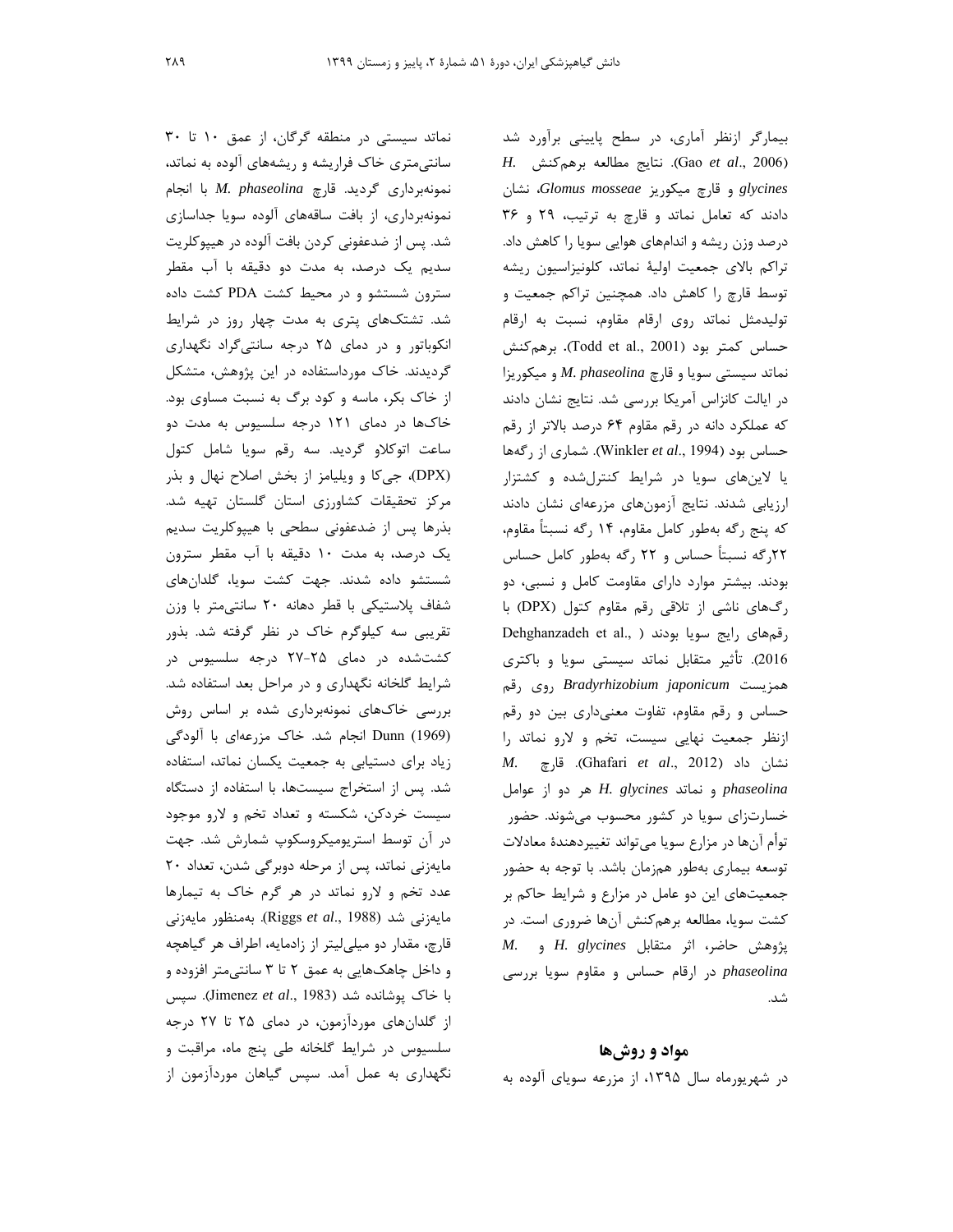خاك خارج شده و پس از حذف اندام هوايي، مادهها و سيستهاي متصل به ريشه با فشار آب روي الكهاي با قطر منافذ 500 و 150 ميكرون جمعآوري شد (1988 .,*al et* Riggs(. همچنين نمونه خاك بررسي و پس از استخراج، ابتدا كل سيستهاي استحصالي با استفاده از دستگاه سيست خردكن، شكسته و در نهايت تعداد تخم و لارو موجود نمونهها با استفاده از پتري مدرج و توسط استريوميكروسكوپ شمارش شد (1969 ,Dunn(. شدت بيماري پوسيدگي ذغالي بر اساس اندازة شانكر و ميزان پيشروي قارچ روي ساقه، بر حسب مقياس سانتيمتر مربع ارزيابي شد به همچنين .)Agarwal and Goswami, 1973) منظور سنجش ساير شاخصها، ابتدا ريشهها با ملايمت زير جريان آب شستشو و روي كاغذ صافي قرار گرفتند. در مرحله بعد، فاكتورهاي رشدي گياه شامل وزن تر و خشك ريشه، وزن تر و خشك اندام هوايي، وزن تر و خشك غلاف و وزن كل دانه در تيمارهاي مختلف اندازهگيري شد. نرخ تكثير نماتد (Reproduction Factor) از تقسيم جمعيت نهايي بر جمعيت اوليه محاسبه گرديد. براي بهدستآوردن وزن

خشك، قسمتهاي مربوطه درون آون با دماي 70 درجه سيلسيوس به مدت يك روز قرار گرفت ( Imani 2014 *.*,*al et*(. در اين آزمون، اثر تيمارها در شش سطح (شاهد (بدون قارچ و نماتد)، نماتد بهتنهايي، قارچ بهتنهايي، مايهزني با نماتد و دو هفته بعد مايهزني با قارچ، مايهزني با قارچ و دو هفته بعد تلقيح با نماتد و تيمار مايهزني نماتد و قارچ بهطور همزمان)، رقم در سه سطح (كتول، جيكا و ويليامز) با پنج تكرار، در قالب طرح بلوكهاي كامل تصادفي به روش فاكتوريل ارزيابي شدند. تجزيهوتحليل آماري با استفاده از از نرمافزار STATGHRAPHICS و مقايسه ميانگين با روش LSD انجام شد.

## **نتايج**

نتايج بهدستآمده نشان داد كه بين سطوح تيمارها، ارقام و اثرات متقابل تيمار در صفات موردبررسي اعم از وزن تر و خشك ريشه، وزن تر و خشك اندام هوايي، شدت بيماري، جمعيت نهايي و شاخص تكثير نماتد، در سطح آماري يك درصد اختلاف معنيدار وجود دارد (جدول 1).

جدول .1 تجزيه واريانس صفات اندازهگيري شده در اثر متقابل نماتد سيستي سويا *glycines Heterodera* و قارچ

 *phaseolina Macrophomina*روي ارقام سويا

| Table 1. Analysis of variances of measured traits in interaction of soybean cyst nematode <i>Heterodera</i> |
|-------------------------------------------------------------------------------------------------------------|
| glycines and Macrophomina phaseolina on soybean cultivars                                                   |

| Sources of Variation | df | Fresh Root | Dry Root   | Fresh Shoot | Dry Shoot | Disease     | Reproduction | Final        |
|----------------------|----|------------|------------|-------------|-----------|-------------|--------------|--------------|
|                      |    | Weight     | Weight     | Weight      | Weight    | Severity    | Factor       | Population   |
| Repeat               |    | $0.9$ ns   | $0.05$ ns. | $0.22$ ns   | $0.07$ ns | $4.22$ ns   | $0.75$ ns.   | $5.63$ ns    |
| Cultivar             |    | 139.65 **  | $62.38**$  | $423.14$ ** | $75.34**$ | $338.04$ ** | $1536.91**$  | $8762.28$ ** |
| Treatment            |    | $3.99**$   | $155**$    | $32.21$ **  | $4.09**$  | $158.23$ ** | $388.63$ **  | $677.56**$   |
| Treatment*Cultivar   | 10 | $2.34**$   | $0.77**$   | $3.09**$    | $0.66**$  | $37.8**$    | $154.15**$   | $369.25$ **  |
| Error                | 68 | 0.76       | 0.12       | 0.07        | 0.07      | 3.75        | 0.8          | 5.75         |
| Total                | 89 |            |            |             |           |             |              |              |

ns : غير معنيدار، \* : معنيدار در احتمال 5 درصد، \*\* : معنيدار در سطح احتمال 1 درصد

Ns: non-significant, \*: significant at 5% probability, \*\*: significant at 1% probability

بهطوركلي، ازنظر برهمكنش كه موضوع اصلي اين پژوهش است، غالبيت تأثيرگذاري در شاخصهاي رشدي گياه، در تيمار مايهزني همزمان قارچ و نماتد مشاهده ميشود. اين تأثيرپذيري بهطور نسبي، در رقم كتول بهعنوان رقم مقاوم بيش از دو رقم ديگر يعني جيكا و ويليامز بود (جدول 2).

مقايسه ميانگين شاخصهاي رشدي نشان داد كه ارقام كتول، جيكا و ويليامز به ترتيب داراي سير نزولي بودند. مقايسه بين تيمارهاي اعمالشده مشخص كرد كه بيشترين مقادير متعلق به شاهد بود. اما كمترين مقادير از وحدت رويه مشخصي برخوردار نبوده و در بين ارقام مختلف، تفاوت نشان دادند.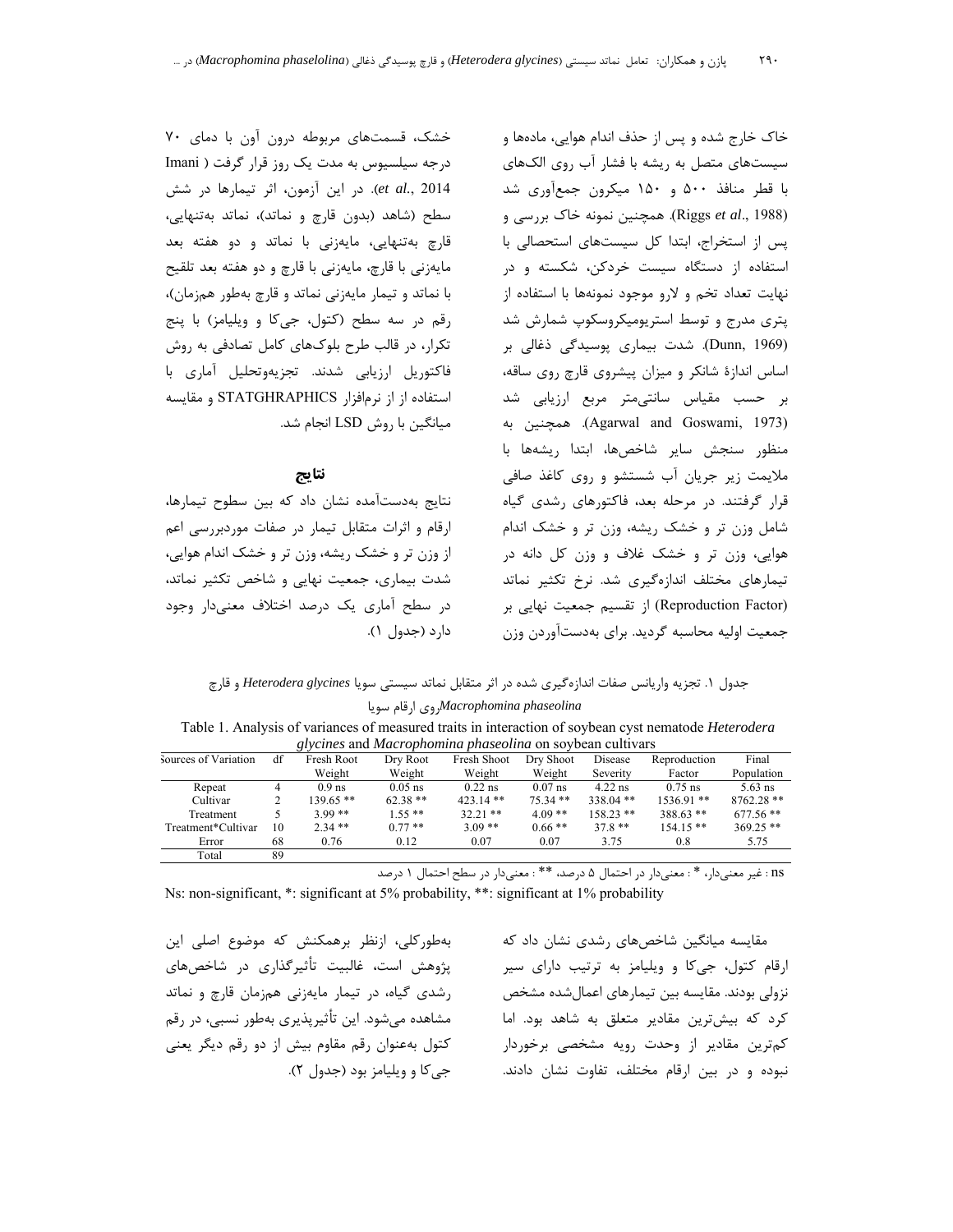|          |               |                         | nave not significant unicience). |                      |                     |
|----------|---------------|-------------------------|----------------------------------|----------------------|---------------------|
| Cultivar | Treatment     | Fresh Root Weight       | Dry Root Weight (g)              | Fresh Shoot          | Dry Shoot Weight    |
|          |               | (g)                     |                                  | Weight $(g)$         | (g)                 |
|          | $\mathcal{C}$ | 5.8 <sup>a</sup>        | 3.74 <sup>a</sup>                | 12.05 <sup>a</sup>   | 5.2 <sup>a</sup>    |
|          | F             | 5.67 <sup>a</sup>       | $3.66$ <sup>ab</sup>             | 10.53 <sup>b</sup>   | $4.14^{bc}$         |
| Katol    | <b>FN</b>     | 5.6 <sup>a</sup>        | $3.61$ <sup>ab</sup>             | 10.53 <sup>b</sup>   | $4.53$ bc           |
|          | N             | 4.44 <sup>a</sup>       | $3.1$ bcd                        | 9.83 <sup>c</sup>    | $3.41$ <sup>e</sup> |
|          | NF            | 5.68 <sup>a</sup>       | $3.67^{ab}$                      | 10.43 <sup>b</sup>   | $4.85\,^{\rm ab}$   |
|          | $F+N$         | 5.38 <sup>a</sup>       | $3.43$ <sup>abc</sup>            | 9.85 <sup>c</sup>    | 4.02 <sup>d</sup>   |
|          | $\mathcal{C}$ | $4.44^{ab}$             | 2.96 <sup>cd</sup>               | 9.95 <sup>c</sup>    | $3.33^e$            |
|          | $\mathbf F$   | 2.57 <sup>cd</sup>      | $1.58$ <sup>f</sup>              | $5.8$ $^{\rm f}$     | $2.78$ <sup>f</sup> |
| K        | <b>FN</b>     | 2.51 <sup>cd</sup>      | $1.47$ <sup>fg</sup>             | $6.33$ <sup>de</sup> | $2.54$ <sup>f</sup> |
|          | N             | $3.67$ <sup>bc</sup>    | 2.19 <sup>e</sup>                | 4.87 $s$             | 2.46 <sup>f</sup>   |
|          | NF            | $2.63$ $\mathrm{^{cd}}$ | $2.53$ <sup>de</sup>             | $6.02$ ef            | $3.25$ <sup>c</sup> |
|          | $F+N$         | $1.97$ <sup>de</sup>    | $1.31\,^{\rm fg}$                | 4.86 <sup>g</sup>    | 1.86 <sup>g</sup>   |
|          | С             | 1.95 <sup>e</sup>       | $1.21$ <sup>fgh</sup>            | 6.72 <sup>d</sup>    | $2.41$ <sup>f</sup> |
| Williams | $\mathbf F$   | 0.64 <sup>e</sup>       | $0.45$ <sup>ij</sup>             | $2.23^{\mathrm{i}}$  | $0.8^{\,\rm h}$     |
|          | <b>FN</b>     | 0.59 <sup>e</sup>       | $0.59$ <sup>gh</sup>             | $2.03^{\rm i}$       | $0.81^{\,\rm h}$    |
|          | N             | 2.37 <sup>cd</sup>      | 0.67 <sup>hij</sup>              | 3.25 <sup>h</sup>    | 1.44 <sup>h</sup>   |
|          | NF            | 0.62 <sup>e</sup>       | $0.32^{j}$                       | $2.8^{i}$            | 1.98 <sup>h</sup>   |
|          | $F+N$         | 0.6e                    | $0.35$ <sup>ij</sup>             | $1.98^{i}$           | 0.89 <sup>h</sup>   |

جدول ۲– مقايسه ميانگين شاخصهاي رشدي در تيمارهاي مختلف (حروف مشابه در هر ستون، تفاوت معنيداري با يكديگر ندارند). Table 2. Mean comparison of growth indices in different treatments (The same letters in each column have not significant difference)

F: fungus alone, FN: primary inoculation with fungus and two weeks later with nematode, N: nematode alone, NF: primary inoculation with nematode and two weeks later with fungus, F+N: inoculation with fungus and nematode simultaneously and C: control (healthy plants).

شدت بيمارى در رقم ويليامز بيشترين و در رقم سمع معنىدار نبود. ميزان جمعيت نهايي نماتد نيز روندى 0/22 بود در ارقام جيكا و ويليامز به ترتيب 21/22 يكسان بود. وزنتر و خشك غلاف، به ترتيب در ارقام مشابه با شاخص نرخ تكثير نشان داد چون جمعيت اوليه مورداستفاده در اين پژوهش، براي تيمارها كتول، جيكا و ويليامز از روند نزولي برخوردار بود (جدول 3).

كتول كمترين مقادير را دارا بود. شاخص نرخ تكثير نماتد بهجز رقم كتول كه در كليه تيمارها بين 0/.8 تا تا 22/26 و 8/39-7/73 بود كه اختلاف بين تيمارهايي كه در آنها مايهزني نماتد وجود داشت،

جدول ٣- مقايسه ميانگين اجزاي عملكرد، شدت بيماري، شاخص تكثير و جمعيت نهايي نماتد در تيمارهاي مختلف (حروف مشابه در هر ستون، تفاوت معنيداري با يكديگر ندارند).

| of nematode in different treatments (The same letters in each column have not significant difference). |  |  |  | Table 3. Mean comparison of yield components, disease severity, reproduction factor and final population |  |
|--------------------------------------------------------------------------------------------------------|--|--|--|----------------------------------------------------------------------------------------------------------|--|
|                                                                                                        |  |  |  |                                                                                                          |  |

| Cultiv   | Treatment   | Disease            | Reproduction           | Final Population          | Fresh Pod            | Dry Pod             | <b>Total Grain</b> |
|----------|-------------|--------------------|------------------------|---------------------------|----------------------|---------------------|--------------------|
| ar       |             | Severity           | Factor<br>(J2 and egg) |                           | Weight $(g)$         | Weight $(g)$        | Weight $(g)$       |
|          | C           | 0 <sup>d</sup>     | 0 <sup>d</sup>         | 0 <sup>d</sup>            | 10.7 <sup>a</sup>    | 8.17 <sup>a</sup>   | 18.24 <sup>a</sup> |
|          | F           | 1.16 <sup>d</sup>  | 0 <sup>d</sup>         | 0 <sup>d</sup>            | 9.03 <sup>c</sup>    | 7.47 <sup>b</sup>   | 17.83 <sup>a</sup> |
|          | <b>FN</b>   | 1.37 <sup>d</sup>  | 0.22 <sup>d</sup>      | 13200 <sup>d</sup>        | $9.25^{bc}$          | 7.39 <sup>b</sup>   | 17.8 <sup>a</sup>  |
| Katol    | N           | 0 <sup>d</sup>     | 0.28 <sup>d</sup>      | 16800 <sup>d</sup>        | 7.8 <sup>d</sup>     | 5.94 <sup>d</sup>   | 17.22 <sup>a</sup> |
|          | NF          | 1.32 <sup>d</sup>  | 0.08 <sup>d</sup>      | 4800 <sup>d</sup>         | 9.78 <sup>b</sup>    | 7.66 <sup>b</sup>   | 17.81 <sup>a</sup> |
|          | $F+N$       | 1.51 <sup>d</sup>  | 0.15 <sup>d</sup>      | 9000 <sup>d</sup>         | $9.12^{bc}$          | 7.36 <sup>b</sup>   | 17.88 <sup>a</sup> |
|          | $\mathbf C$ | 0 <sup>d</sup>     | 0 <sup>d</sup>         | 0 <sup>d</sup>            | $9.25^{bc}$          | 6.77c               | 16.37 <sup>a</sup> |
|          | $\rm F$     | 5.07 <sup>c</sup>  | 0 <sup>d</sup>         | 0 <sup>d</sup>            | 4.83 $f$             | 2.69 <sup>f</sup>   | 6.64 <sup>d</sup>  |
|          | <b>FN</b>   | 5.98 <sup>c</sup>  | $21.67^{ab}$           | $1300200^{\,\mathrm{ab}}$ | 5.62 <sup>e</sup>    | 2.59 <sup>f</sup>   | 6.38 <sup>d</sup>  |
| K        | N           | 0 <sup>d</sup>     | 22.26 <sup>a</sup>     | 1335000 <sup>a</sup>      | $4.73$ <sup>f</sup>  | 3.6 <sup>e</sup>    | 8.89 <sup>c</sup>  |
|          | NF          | 5.08 <sup>c</sup>  | $20.45^{b}$            | $1227000^{\mathrm{b}}$    | $4.5$ fg             | $3.41$ <sup>e</sup> | 7.39 <sup>c</sup>  |
|          | $F+N$       | 6.08 <sup>c</sup>  | $21.22^{ab}$           | 1273200 <sup>ab</sup>     | $4.01$ <sup>gh</sup> | 1.53 <sup>h</sup>   | 3.68 <sup>d</sup>  |
|          | $\mathbf C$ | 0 <sup>d</sup>     | 0 <sup>d</sup>         | 0 <sup>d</sup>            | 8.87 <sup>c</sup>    | 6.27 <sup>d</sup>   | 14.49 <sup>b</sup> |
|          | $\rm F$     | $9.77^{b}$         | 0 <sup>d</sup>         | 0 <sup>d</sup>            | 2.51 <sup>1</sup>    | 1.99 <sup>g</sup>   | 3.33 <sup>d</sup>  |
|          | <b>FN</b>   | 10.91 <sup>b</sup> | 7.73 <sup>c</sup>      | $463800^{\circ}$          | 3.58 <sup>h</sup>    | 2.2 <sup>8</sup>    | 5.41 <sup>d</sup>  |
|          | N           | 0 <sup>d</sup>     | 8.39 <sup>c</sup>      | $503400^{\circ}$          |                      |                     |                    |
| Williams | NF          | 10.73 <sup>b</sup> | 7.88 <sup>c</sup>      | 472800 <sup>c</sup>       |                      |                     |                    |
|          | $F+N$       | 14.51 <sup>a</sup> | $7.74$ <sup>c</sup>    | 464400 <sup>c</sup>       |                      |                     |                    |

F: fungus alone, FN: primary inoculation with fungus and two weeks later with nematode, N: nematode alone, NF: primary inoculation with nematode and two weeks later with fungus, F+N: inoculation with fungus and nematode simultaneously and C: control (healthy plants).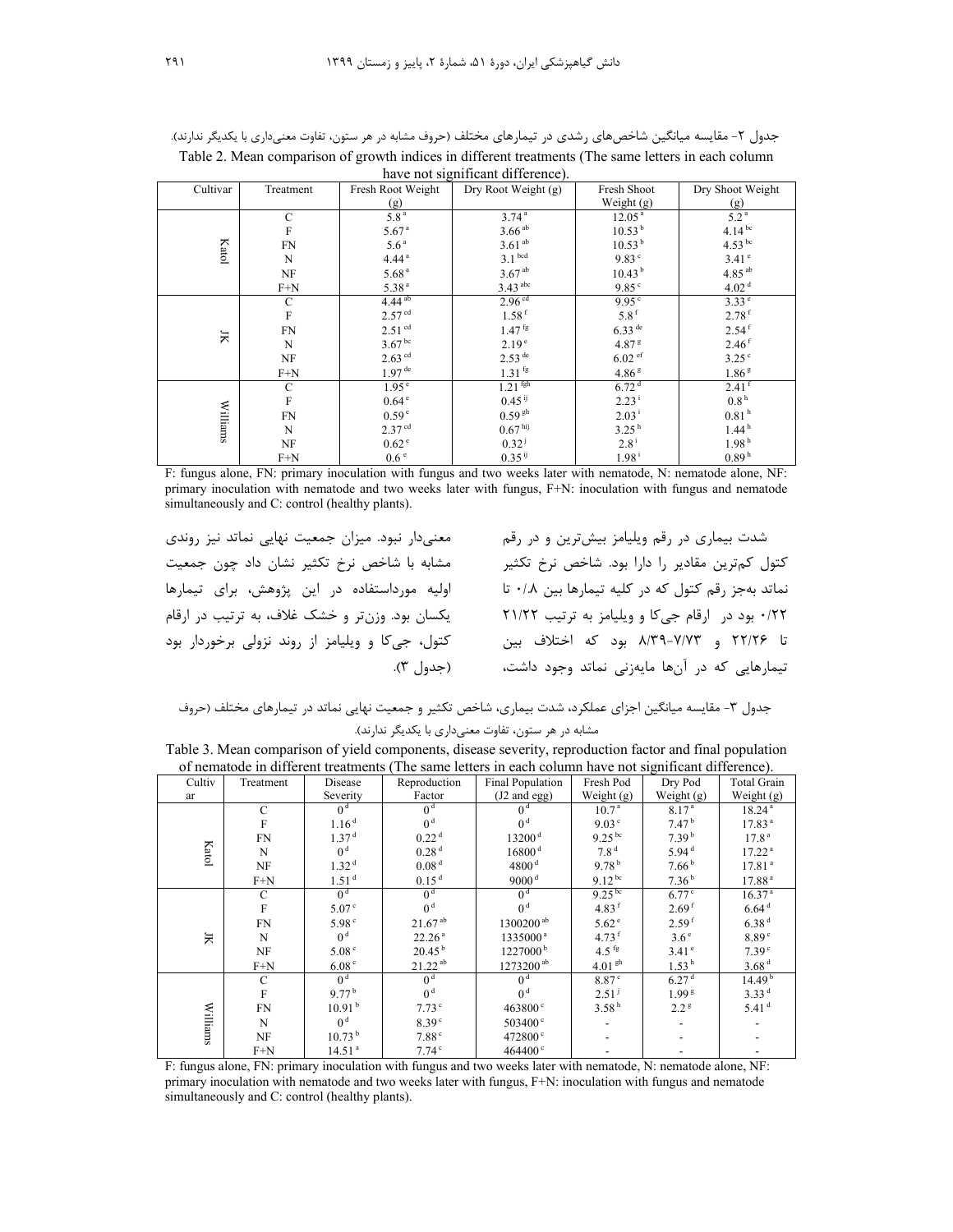وزن كل دانه از شاخصهاي مهم و نمايندهاي از عملكرد محصول است. دراينارتباط، رقم ويليامز همانند ساير شاخصها، از پايينترين ميزان به ترتيب در دو تيمار مايهزني اوليه با قارچ و دو هفته بعد با نماتد و قارچ بهتنهايي برخوردار بود. در اين رقم، در تيمارهاي آلودگي نماتد و آلودگيهاي توأم نماتد و قارچ و حالت مايهزني همزمان، خسارت بهگونهاي بود كه دادهاي به ثبت نرسيد. در رقم كتول، باوجود اختلاف در بين تيمارهاي شاهد، مايهزني همزمان قارچ و نماتد، قارچ بهتنهايي، مايهزني اوليه با نماتد و دو هفته بعد با قارچ، مايهزني اوليه با قارچ و دو هفته بعد با نماتد و نماتد بهتنهايي تفاوت معنيدار نبود. در رقم جيكا، افت عملكرد در حالت اثر متقابل مشهود بود و گروه آماري مستقلي را به خود اختصاص داد. تيمارهاي نماتد بهتنهايي، مايهزني اوليه با نماتد و دو هفته بعد با قارچ، قارچ بهتنهايي، مايهزني اوليه با قارچ و دو هفته بعد با نماتد به ترتيب بعد از شاهد قرار گرفتند (جدول 3).

## **بحث**

نتايج بهدستآمده از اين پژوهش نشان داد كه برهمكنش بين نماتد سيستي و قارچ پوسيدگي ذغالي سويا ميتواند سبب كاهش شاخصهاي رشدي گياه و افت نسبي عملكرد محصول شود. بهگونهاي كه آلودگي همزمان در پارهاي موارد ميتواند افزايش خسارت و حتي نابودي كامل ميزبان را در پي داشته باشد. مايهزني همزمان قارچ و نماتد سبب كاهش شاخصهاي رشدي و به دنبال آن حساستر شدن سويا در رقم ويليامز گرديد. درمجموع غالبيت بيشترين همافزايي در حالت مايهزني همزمان قارچ و نماتد رؤيت شد. طبق نتايج بهدستآمده از اين پژوهش، در تعامل نماتد سيستي سويا و قارچ پوسيدگي ذغالي، اجزاي عملكرد موردبررسي شامل وزن ريشه (خشك و تر)، وزن اندامهاي هوايي (خشك و تر)، وزن غلاف (خشك و تر) و وزن كل دانه، در رقم كتول نسبت به رقمهاي جيكا و ويليامز از وضعيت مطلوبتري برخوردار بود. نتايج مؤيد اين مطلب است

كه رقم مذكور داراي سطح مقاومت بيشتري نسبت به ديگر ارقام موردمطالعه است. از اين حيث، رتبههاي بعدي به ترتيب به ارقام جيكا و ويليامز اختصاص يافت. در بررسي وزنتر ريشه و وزنتر غلاف نتايج بهدستآمده در رقم كتول، با نتايج پژوهش ديگر مطابقت نشان ميدهد (2016 .,*al et* Ghorbani(.

همانگونه كه مشاهده شد، وزنتر ريشه، با حضور نماتد در رقمهاي حساس كاهش يافت. نتيجه بهدستآمده با نتايج برهمكنش نماتد سيستي سويا *Calonectria crotalariae* قارچ و) *H. glycines*) تطابق دارد (1990 .,*al et* Overstreet(. رقم ويليامز نسبت به پوسيدگي ذغالي حساس ( .,*al et* Hemmati 2017) و به نماتد سيستي سويا هم حساس است (2016 .,*al et* Dehghanzadeh(. نتايج پژوهش حال حاضر نيز مؤيد اين مطلب در حالت تعامل اين دو عامل با يكديگر بودند بهنحويكه رقم ويليامز بيشترين شدت بيماري را با ميانگين 14/51 در تيمار مايهزني همزمان قارچ و نماتد داشت. بهعبارتديگر، تعامل قارچ با نماتد منجر به تشديد بيماري شده است. در شاخص نرخ تكثير نماتد، بالاترين مقادير را تيمار مايهزني نماتد بهتنهايي تشكيل داد. اين نتيجه تأييدكننده افزايش جمعيت نماتد (هرچند بهصورت نسبي)، در حالت مايهزني بدون عامل ثانويه بود. در اين شاخص رقم جيكا با ثبت بيشترين مقادير بالاتر از رقم ويليامز قرار گرفت. اين مطلب نشاندهنده حساسيت بيشتر اين رقم نسبت به نماتد است. در رقم جيكا ازنظر صفات رشدي موردبررسي، بيشترين مقادير در تيمار شاهد و سپس در تيمار مايهزني تنها با قارچ ديده شد. بهعبارتديگر، اين رقم نسبت به قارچ نسبتاً متحمل است. اما در پژوهش همتي و همكاران اين رقم بهعنوان رقم حساس نسبت به نماتد معرفي شده است (2017 .,*al et* Hemmati(. بنابراين ميتوان گفت اين رقم نسبت به قارچ تحمل نشان داده اما در تيمار مايهزني اوليه با قارچ و سپس نماتد، مايهزني اوليه با نماتد و سپس قارچ و همچنين آلودگي همزمان قارچ و نماتد، دچار نقصان عملكرد شده است.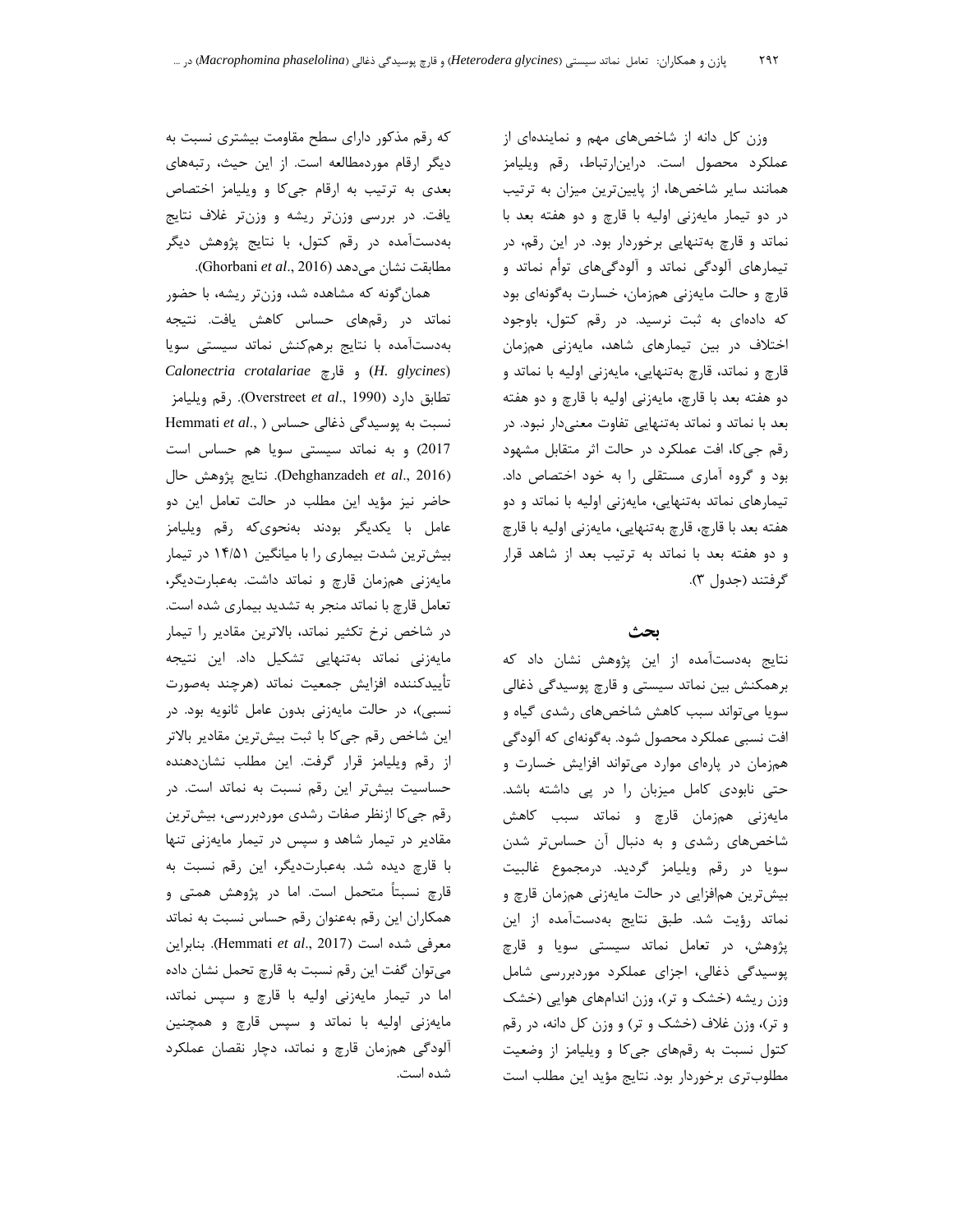اين مطلب تأييدكننده اصل شكسته شدن مقاومت يا تحمل گياه در حالت اثر متقابل دو عامل است. رقم كتول در بين ارقام متداول در ايران، بهعنوان رقم مقاوم معرفي شده است ( ;2008 .,*al et* Maafi Tanha .(Heydari *et al*., 2012

با توجه به كمترين ميزان وزن خشك ريشه در تيمار مايهزني اوليه با نماتد و سپس قارچ، ميتوان بيان كرد كه احتمالاً نماتد در آلودگي اوليه سبب تضعيف بيشتر سامانه ريشه شده است. از سوي ديگر، كمترين ميزان وزن خشك اندام هوايي در تيمار مايهزني تنها با قارچ مشاهده شد. درنتيجه ميتوان گفت تيمار قارچ بهتنهايي بيشترين تأثير را روي وزن خشك اندام هوايي داشته است. بهعبارتديگر تأثيرپذيري اندام هوايي گياه از آلودگي قارچي بيشتر از آلودگي به نماتد بوده است. كه با منطق خسارت زايي بخش زيرزميني گياه در اثر آلودگي به نماتد و بخش هوايي در اثر آلودگي قارچي سازگار است. اين يافتهها با نتايج كسبشده در مورد اثر متقابل نماتد سيست سويا *glycines .H* و قارچ *phaseolina .M* در كانزاس در مواردي مشابهت داشت. نتايج پژوهش مذكور نشان داد كه رشد ريشه سويا و عملكرد دانه در بين ارقام مقاوم و حساس متفاوت است. وزن ريشه براي ارقام مقاوم بهطور متوسط 18 درصد كمتر از وزن ريشه در ارقام حساس بود. در مقابل، عملكرد دانه ارقام مقاوم 64 درصد بالاتر از عملكرد رقم حساس گزارش شد (1994 .,*al et* Winkler(. بديهي است كه وزن ريشه متأثر از نوع رقم مورداستفاده بوده و مهمترين شاخص در اين رابطه، عملكرد دانه است كه از روندي مشابه برخوردار بود.

در بررسيهاي صديقي و حسيني ( and Siddiqui 1991 ,Husaini (خسارت نماتد *Meloidogyne incognita* و قارچ *phaseolina .M* زماني كه بهتنهايي مايهزني ميشوند، يكسان است اما مايهزني دو بيمارگر بهصورت همزمان، باعث خسارت بيشتر نسبت به مجموع آسيبهاي ناشي از آنها بهصورت مستقل ميگردد. نتايج بهدستآمده از اين مطالعه با پژوهش يادشده مشابهت نشان ميدهد. بهعبارتيديگر، آلودگي

همزمان دو عامل بيشترين تأثير را در كاهش اجزاي عملكرد برجا ميگذارد. تشديد بيماريزايي نيز بهواسطه اعمال تيمار مايهزني همزمان قارچ و نماتد مشاهده شد. رتبه بعدي به مايهزني اوليه با قارچ و دو هفته بعد با نماتد اختصاص داشت.

اين حالت در مقام مقايسه با مايهزني اوليه با نماتد و دو هفته بعد با قارچ، نشاندهنده پيشرفت بيشتر بيماري در حالت اول بود. بهعبارتديگر، در حالتي كه اول آلودگي با قارچ و سپس نماتد رخ داد، تشديدكنندگي بيماري بهمراتب بيشتر از حالت آلودگي ابتدايي با نماتد و در مرحله بعد با قارچ خواهد بود. نتايج ايماني و همكاران نشان داد كه در برهمكنش قارچ *phaseolina .M* و نماتد *javanica .M* روي لوبيا، تيمار شاهد بيشترين وزن محصول را به خود اختصاص داد، درحاليكه تيمار مايهزني اوليه با قارچ و دو هفته بعد با نماتد و مايهزني همزمان با قارچ و نماتد به ترتيب داراي كمترين وزن محصول بودند (2014 .*,al et* Imani (اما در پژوهش حاضر، در تيمار آلودگي همزمان با قارچ و نماتد، بهطور غالب در سه رقم، كمترين ميزان شاخصها مشاهده شد. در رقم مقاوم كتول، شدت بيماري پوسيدگي ذغالي در تيمارهاي متفاوت اختلاف معنيدار نشان نداد و اثرات متقابل بين دو عامل وجود نداشت. در رقم حساس جيكا نيز شدت بيماري در تيمارهاي يكسان بود. تكثير در اين رقم در كليه تيمارهاي اتفاق افتاد ولي متأثر از تيمار قارچي نبود. در تيمار قارچ سپس نماتد، در رقم ويليامز شدت بيماري پوسيدگي تفاوت معنيداري با ساير تيمارها داشت بهطوريكه ميتوان بيان كرد اثر متقابل قارچ و نماتد وجود داشت ولي تكثير نماتد تحت تأثير تيمارهاي قارچي قرار نگرفت.

# **نتيجهگيري**

نتايج حاصل از اين پژوهش نشان داد كه در كليه تيمارهاي دو رقم جيكا و ويليامز بهجز يك مورد (تيمار اول قارچ سپس نماتد) شدت بيماري پوسيدگي ذغالي در تيمارهاي مختلف تفاوت معنيداري نداشت و تكثير نماتد نيز تقريباً يكسان بود. ارقام حساس و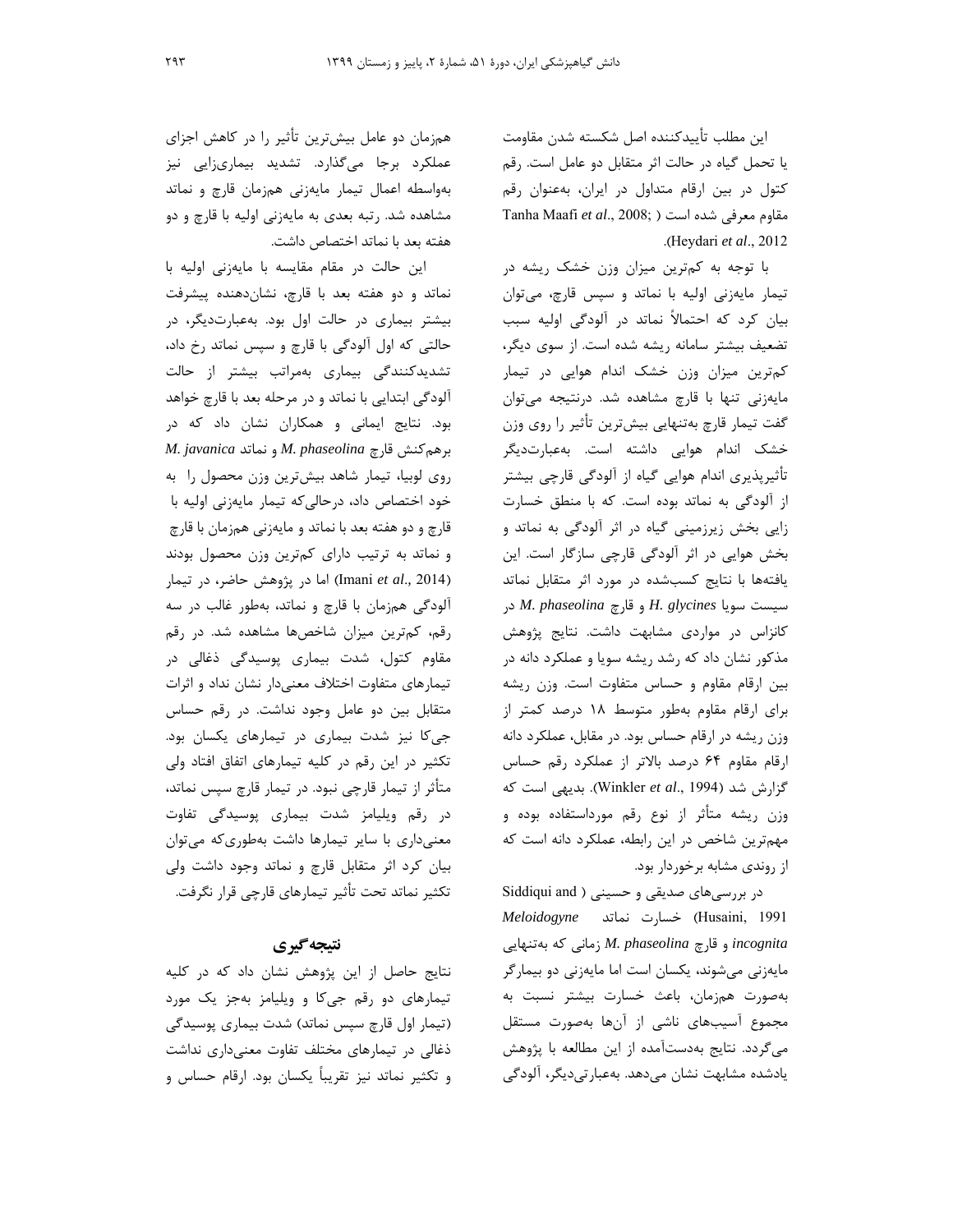**سپاسگزاري** 

بدينوسيله از حمايتها و تأمين امكانات مركز تحقيقات كشاورزي و منابع طبيعي استان گلستان در مراحل انجام اين پژوهش، تشكر و قدرداني ميشود. مقاوم تحت تأثير رابطه برهمكنش هيچيك از اين تيمارها قرار نگرفته و هر يك از عوامل يعني قارچ و نماتد بدون تأثيرپذيري از يكديگر خسارت ايجاد كردند.

#### **REFERENCES**

- 1. Agarwal, D. K. & Goswami, B. K. (1973). Interrelationships between a fungus *Macrophomina phaseoli* (Maubl) Ashby and root-knot nematode *Meloidogyne incognita* (Kofoid and White) Chitwood in soybean [*Glycine max* (L.)] Merill, Proceedings of the Indian National Science Academy, *Biological Sciences*, 39 (6), 701-704.
- 2. Ahmadi, K., Gholizad, H., Ebadzade, H., Hatami, F., Fazli Estabargh, M., Hasanpoor, R., Kazemian, A. & Rafie, M. (2018). *Agricultural Statistics Crop year* (2016-2017), Ministry of Agriculture- Jahad.
- 3. Dehghanzadeh, S., Tanha Maafi, Z., Rahnama, K., Mir Abadi, A. & Heydari, R. (2016). Evaluation of a number of soybean streams in relation to *Heterodera glycines* in controlled and field conditions, *Iranian Journal of Plant Protection Sciences,* 47 (1), 1-9. (In Farsi)
- 4. Dunn, R. A. (1969). Extraction of cysts of Heterodera species from soils by centrifugation in high density solutions. *Journal of Nematology*, 1, 7.
- 5. Gao, X., Jackson, T. A., Hartman, G. L. & Niblack, T. L. (2006). Interactions between the soybean cyst nematode and *Fusarium solani* f. sp. *glycines* based on greenhouse factorial experiments, *Phytopathology*, 96 (12), 1409-1415.
- 6. Ghafari, S., Tanha Maafi, Z., Heydari, R. & Eskandari, A. (2012). Investigating the interaction of *Heterodera glycines* soybean nematode and *Bradyrhizobium japonicum* on a soybean sensitive and resistant cultivar. *Pests and Plant Pathology,* 80 (1), 39-33. (In Farsi)
- 7. Ghaffarian, A. R. (1999). Biological struggle with *Macrophomina phaseolina* a cucurbit charcoal rot by *Trichoderma* and *Gliocalladium* antagonistic fungus. Master thesis of plant pathology, Shahid Chamran University of Ahvaz. (In Farsi)
- 8. Ghorbani, F., Nasrollah Nezhad, S., Panje ke, N., Salari, M. & Sabbagh, K. (2016). Biochemical evaluation of reaction of soybean cultivars to *Macrophomina phaseolina* incident soybean charcoal rot*, Journal of Seed Planting Research Oilseed Iran*, 2 (2), 34-17. (In Farsi)
- 9. Heydari, R., Pourjam, E. & Tanha maafi, Z. (2012). Yield loss caused by soybean cyst nematode, *Heterodera glycines*, in Iran. *Nematology*, 14(5), 589-593.
- 10. Hemmati, P., Zafari, D., Mahmoudi, S. B. & Hashemi, M. (2017). The pathogenicity of *Macrophomina phaseolina* isolates and the resistance of soybean genotypes to this mushroom under in vitro and greenhouse conditions, *Seedlings Breeding and Seed*, 1, 220-207. (In Farsi)
- 11. Imani, S., Mosavi, M. R. & Basirinia, T. (2014). Investigating the interaction of *Macrophomina phaseolina* and *Meloidogyne javanica* nematode on green bean (*Phaseolus vulgaris*), *Plant Diseases Research*, 2 (3), 41-50. (In Farsi)
- 12. Jana, T., Sharma, T. R., Prasad, R. D. & Arora, D. K. (2003). Molecular characterization of *Macrophomina phaseolina* and *Fusarium* species by a single primer RAPD technique, *Microbiological Research*, 158 (3), 249-257.
- 13. Jimenez, D. R. M., Blance, L. M. A., & Sackston, W. E. (1983). Incidence and distribution of charcoal rot of sunflower caused by *Macrophomina phaseolina* in Spain, *Plant Disease*, 67, 1033– 1036.
- 14. Mccarville, M., Marett, C. C., Mullaney, M. P Gebhart, G. D. & Tylka, G. L. (2017). Increase in soybean cyst nematode virulence and reproduction on resistant soybean varieties in Iowa from 2001 to 2015 and the effects on soybean yields, *Plant Health Progress,* 18(3), 146-155.
- 15. Overstreet, C., McGawley, E. C. & Russin, J. S. (1990). Interactions between *Calonectria crotalariae* and *Heterodera glycines* on soybean, *Journal of Nematology*, 22(4), 496-505.
- 16. Riggs, R. D., Schmitt, D. P. & Noel, G. R. (1988). Variability in race tests with Heterodera glycines. *Journal of Nematology*, 20, 565-572.
- 17. Short, G. E., Wyllie, T. D. & Ammon, V. D. (1978). Quantitative enumeration of *Macrophomina phaseolina* in soybean tissues, *Phytopathology*, 68 (5), 736-741.
- 18. Siddiqui, Z. A. & Husain, S. I. (1991). Interaction of *Meloidogyne incognita* race-3 and *Macrophomina phaseolina* in a root-rot disease complex of chick pea, *Nematologia Mediterranea*, 19